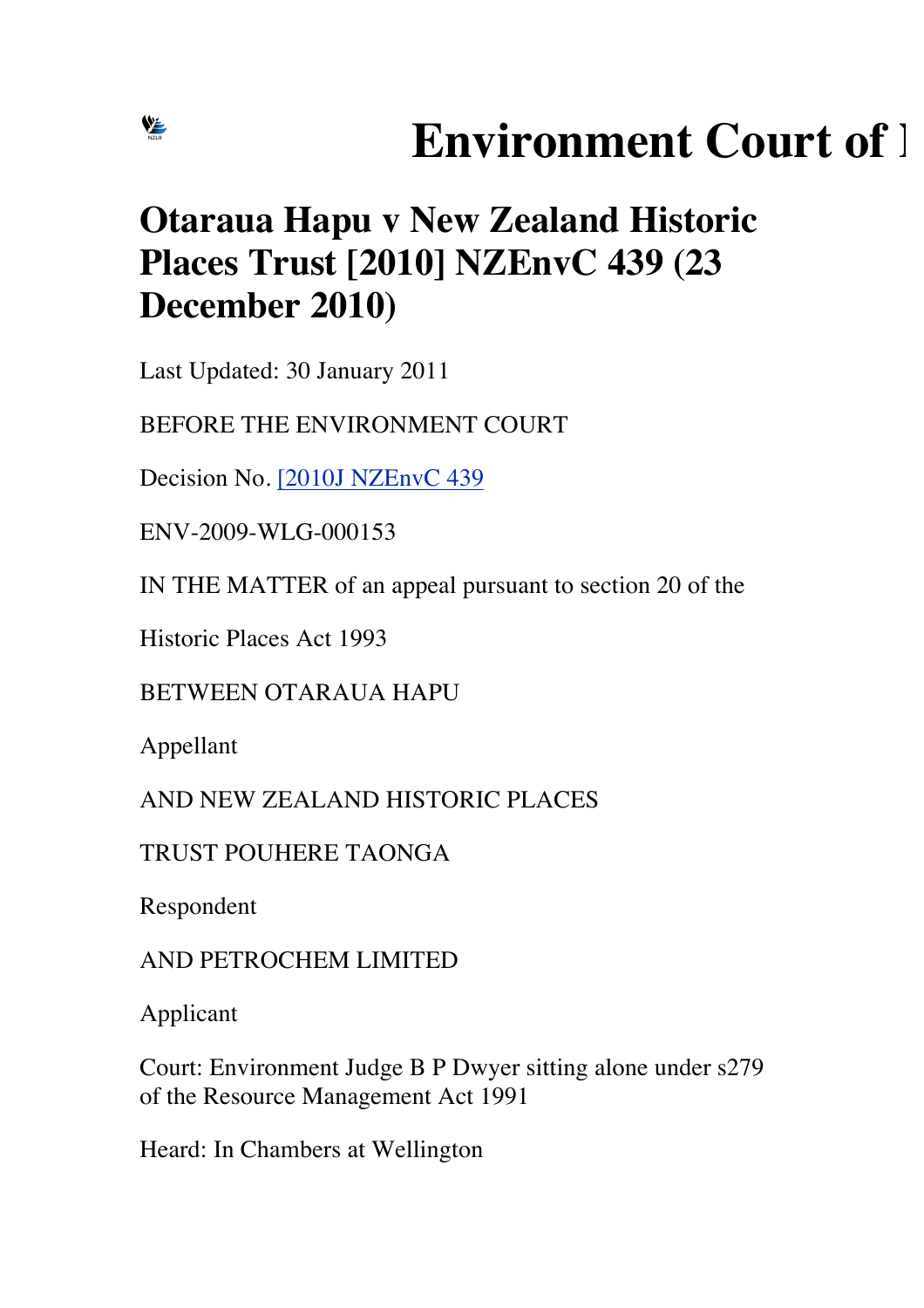## DECISION TO STRIKE OUT

Decision Issued: 24 DEC **2010**

A: Appeal struck out.

B: Costs reserved.

[1] On 12 June 2009, Donna Eriwata and David Doorbar filed an appeal against a decision of the New Zealand Historic Places Trust (NZHPT) made pursuant to s14 Historic Places Act 1993 (HPA), Ms Eriwata and Mr Doorbar purported to file the appeal on behalf of Otaraua Hapu and I will refer to the Appellant as the Hapu throughout this decision.

[2] NZHPT's decision arose out of an application made by Petrochem Ltd (Petrochem) which wished to establish a second pipeline along the southern side of Bertrand Road, Taranaki, adjacent to the existing Maui pipeline. Works associated with the second pipeline had the potential to modify, damage or destroy any archaeological sites in the vicinity and hence an authority was sought pursuant to s14 HPA.

[3] Pursuant to  $s20(1)(c)$  HPA, persons affected by a decision made pursuant to s14 have a right of appeal to this Court. Section 20(4) HPA provides that this Court may confirm, reverse or modify the decision of NZHPT.

[4] The reasons for the appeal are set out in the Hapu's notice of appeal as follows:

- 1. *The decision (No. 2009/203: Bertrand Road, Tikorangi, Waitara) will not achieve the purposes of the Historic Places Act;*
- 2. *The failure of the Historic Places Trust to adequately consider:*

*(a) The purposes and principles of the Historic Places Act in relation to the historical and cultural heritage value of the sites subject to the decision (No. 2009/203: Bertrand Road, Tikorangi, Waitara); (b) The interests of the Otaraua Hapu, who are directly affected by the decision (No. 2009/203: Bertrand Road, Tikorangi, Waitara); and*

(c) *The relationship of the Otaraua Hapu and their culture and*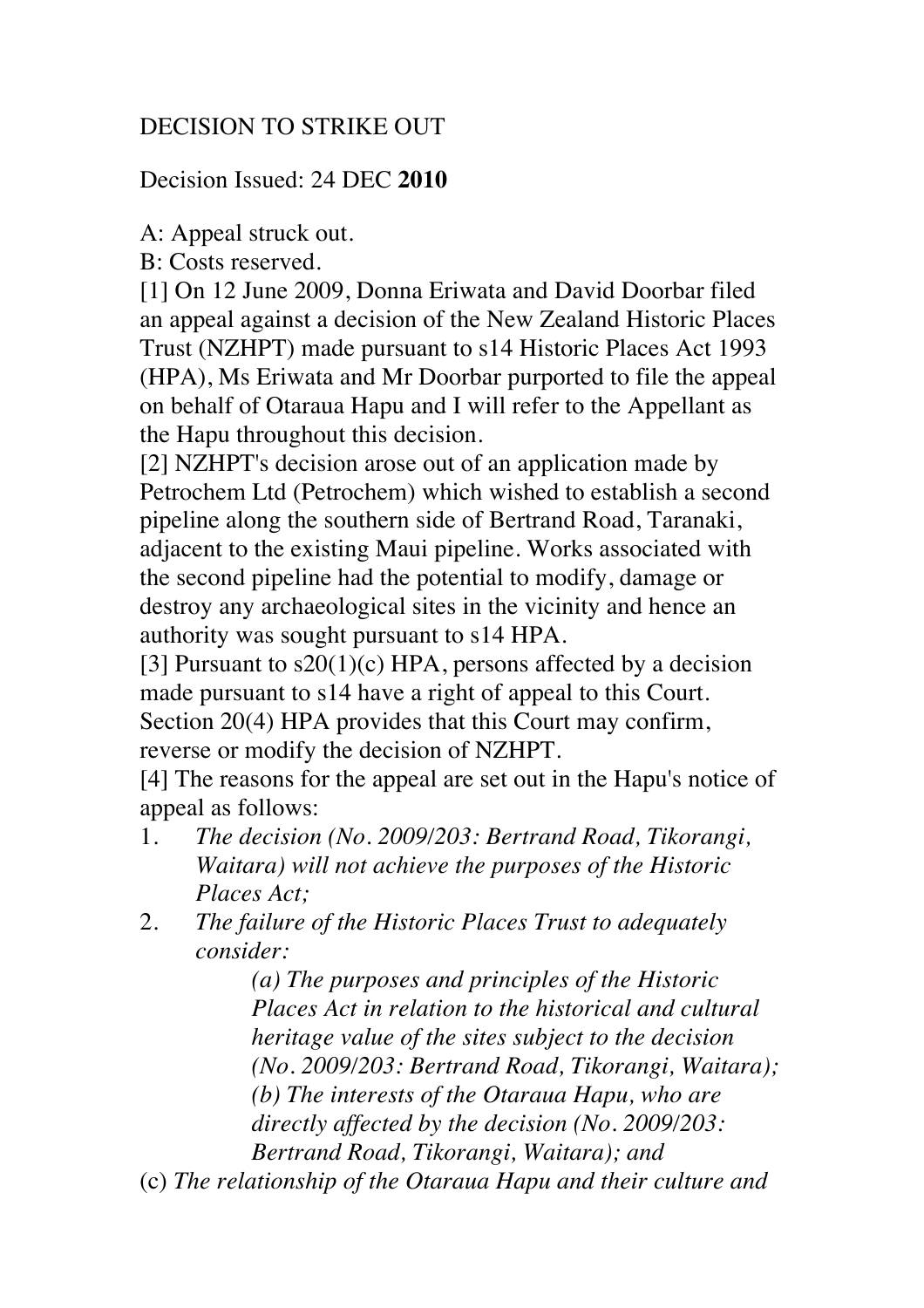*traditions with their ancestral lands, water, sites, wahi tape and other taonga.*

The relief sought by the Hapu was the reversal of NZHPT's decision.

[5] The matter was referred to a Court assisted mediation which took place on 25 February 2010, attended by representatives of the Hapu, NZHPT and Petrochem. The mediation did not resolve the matter but apparently the parties entered into discussions which gave rise to an expectation that the appeal could be resolved, however that was not achieved. The appeal was set down for further mediation on 22 July 2010. [6] The parties were initially informed that the mediation was to take place sometime during the week of 19 July. The Hapu advised that any day that week other than the Tuesday was acceptable to it. 22 July was the Thursday of that week and notice of the mediation was sent to the parties accordingly. However, the Hapu did not attend the mediation although the Court mediator apparently contacted representatives of the Hapu at various times during the course of the day by telephone. Again, mediation failed to resolve the matter.

[7] In view of the lack of progress in finalising this matter I held a pre-hearing conference at New Plymouth on 6 September 2010 to progress the appeal towards a hearing, Appearances were entered on behalf of the Hapu, NZHPT and Petrochem. [8] At the pre-hearing conference Petrochem advised that it would call four or five witnesses at the appeal hearing and NZHPT indicated that it would call one witness. Mr Doorbar, who appeared for the Hapu, was uncertain as to the number of witnesses which the Appellant might call but thought that it might be five or six.

[9] During the course of the pre-hearing conference I made directions as to the exchange of evidence. I determined after hearing from the participants at the conference that it was reasonable that the Appellant Hapu ought file its evidence first and serve it on the other parties with evidence in response from the other parties following. I set the following timetable for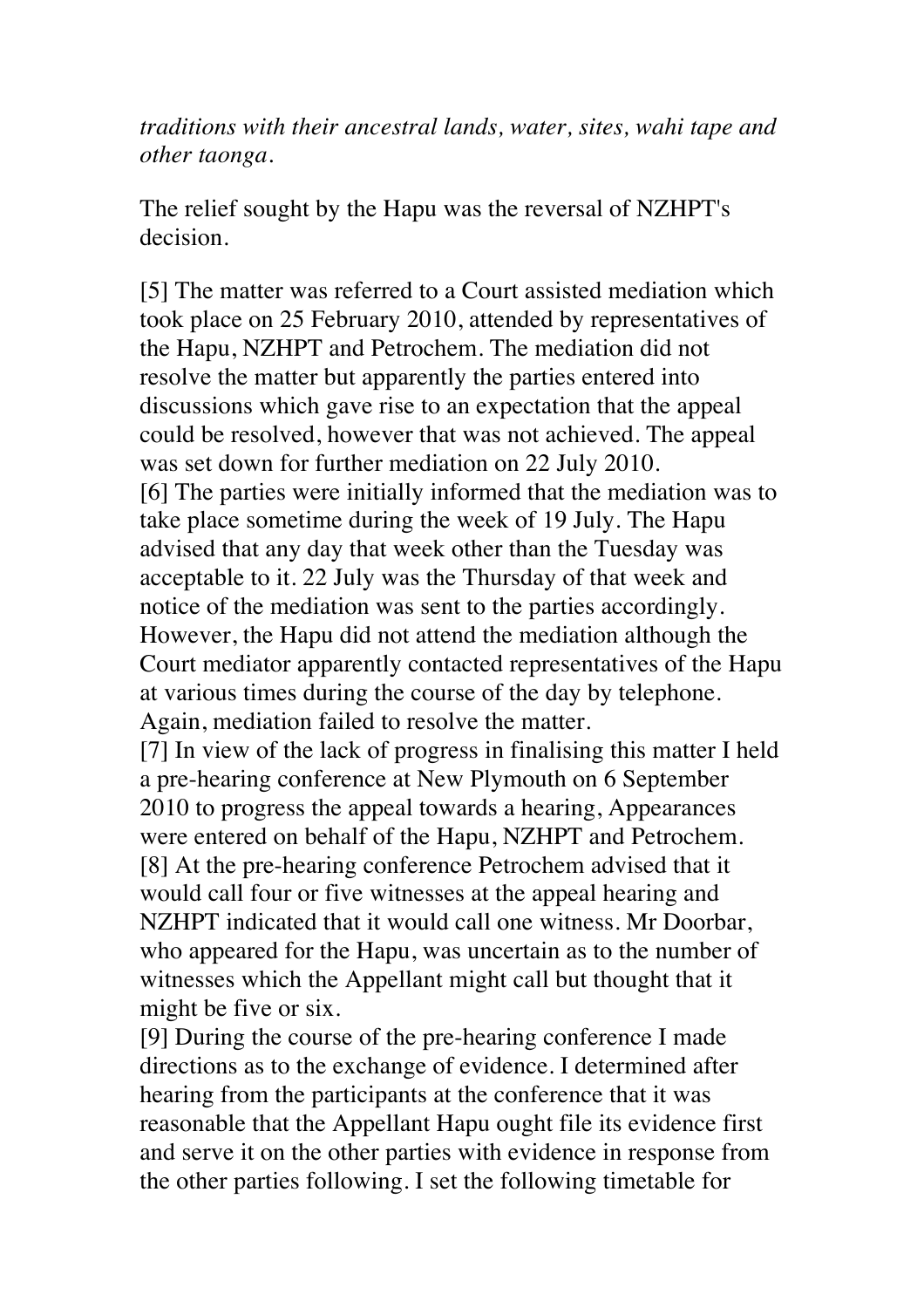exchange of evidence:

- Hapu evidence to be filed and served by 12 November 2010;
- Evidence on behalf of NZHPT and Petrochem to be filed and served by 10 December 2010;
- Evidence in reply by the Hapu to be filed and served by 22 December 2010. I indicated that the proceedings would be set down for hearing in New Plymouth as soon as practicable in 2011. The timetable was confirmed by written minute. [10] On 12 November 2010, being the date which was set for filing an exchange of the Hapu's evidence, the Court received the following document from the Hapu. I set out the contents of the document in full:

*Otaraua Hapu has appealed the decision to grant an Authority by the Historic Places Trust because:*

*We have always requested and required a walkover of the proposed site before a HPT Authority was granted because of the significance of Waahitapu in that vicinity, family members wanted to be assured that the proposed pipeline corridor did not cut across an area where whanau had concerns, and given that the company was vague on exactly where and even if they would lay the pipe, we had relied on the site visit to complete the consultation by allowing the whanau associated with the pipe route to have a direct communication with the company.*

*In the beginning of the consultation process with Petrochem, a walkover with an Archaeologist was agreed to. This never happened*

*Petrochem decided that they wanted to have an MOU signed with Otaraua before the site visit could take place, we have always said that the MOU is a separate issue and that we would be happy to address it as soon as the matter of the site visit had taken place.*

*We consider that the HPT gave their Authority with out consulting properly with us and even though we expressed our concerns verbally and in written form to not allow this to*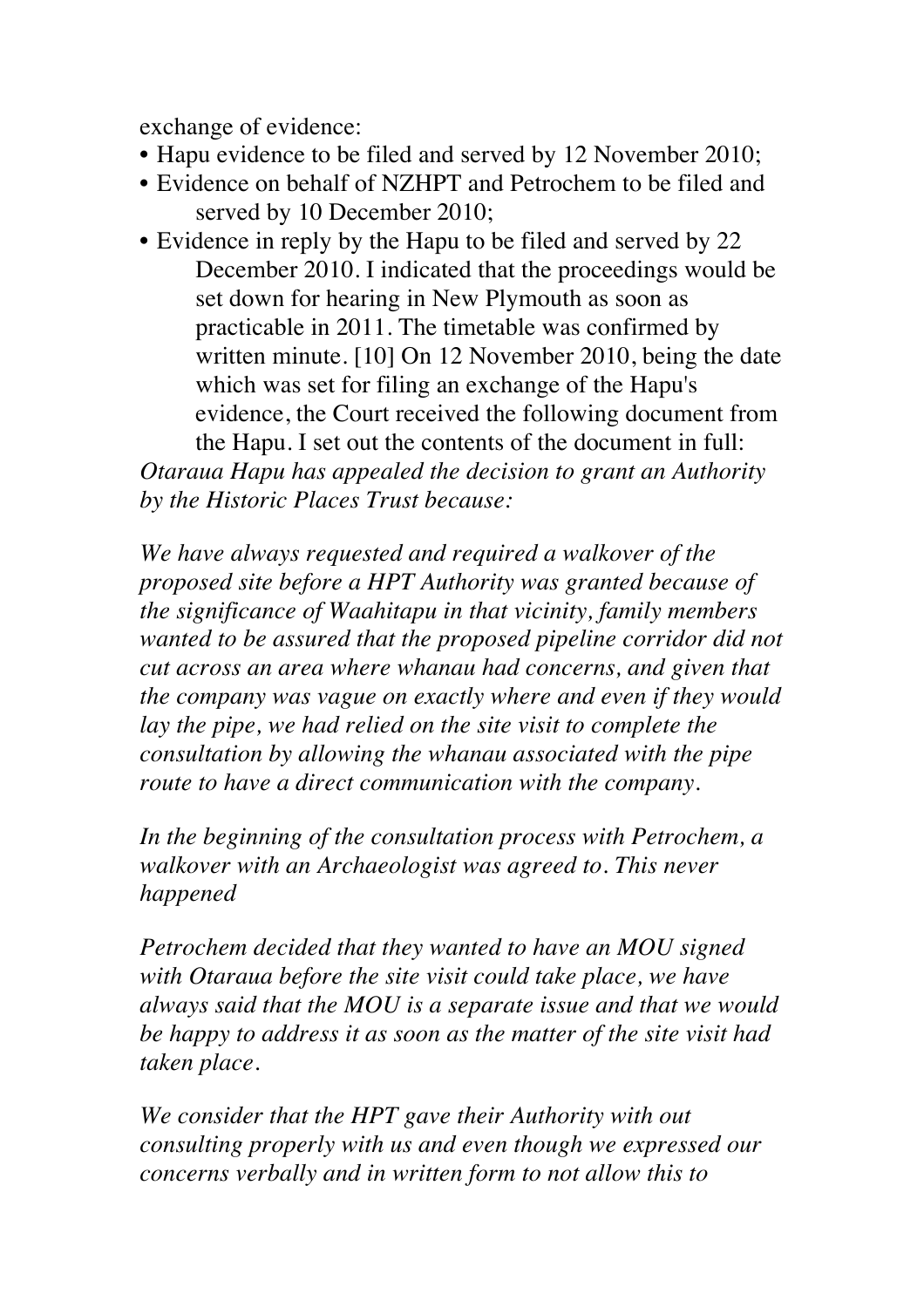*proceed until after the site visit and although we still had not had the walkover that would have satisfied our processes, it was granted Te Kenehi Taylor is a member of the Historic Places Maori Heritage Council and he granted the Authority, he never contacted us or even had a site visit himself to ascertain the simplicity of this issue.*

*All we have ever wanted was a walkover of the site with precise indications of where the pipe was to be laid with an Archaeologist and members of the Otaraua whanau.*

*We hope that this court hearing will provide this site visit with members of the Otaraua whanau in which case we would no longer have an Appeal.*

It will be apparent that although the above document might be regarded as a statement of position setting out the Hapu's view on the appeal it is certainly not a statement of evidence to which an evidential response might be given by the other parties to these proceedings. No other statement of evidence was filed.

[11] When I became aware of the contents of the Hapu document I determined to hold a further pre-hearing conference in New Plymouth. This was set down for Tuesday, 14 December 2010.

[12] NZHPT filed a memorandum (dated 9 December 2010) with the Court expressing some frustration at the inability of the parties to resolve the matter and suggested an amending condition to the Authority that it had granted. It ultimately sought to have its attendance at the pre-hearing conference waived on the basis that its position was set out in its memorandum of 9 December.

[13] Petrochem filed a memorandum dated 14 December 2010 (received 13 December 2010) expressing its frustration at the process and contending that it had met the Hapu's requests for precise details of the pipeline placement and for a site visit with an Archaeologist as long ago as January 2009 (it is not necessary for me to determine the accuracy of those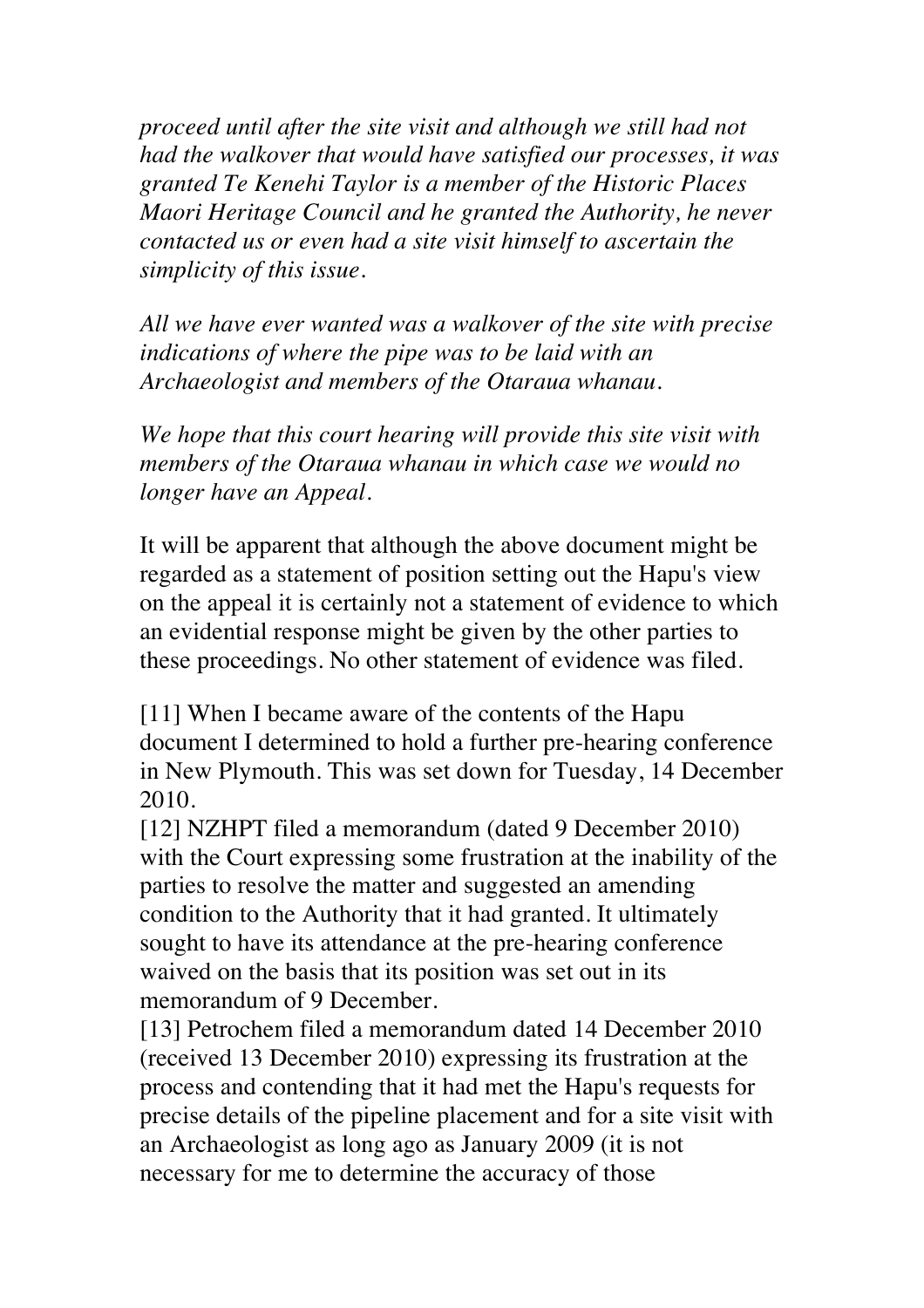contentions). Petrochem considered that either the Appellant should provide evidence sufficient to support the appeal or the appeal should be struck out.

[14] The pre-hearing conference was to be called in accordance with the hearing notice at New Plymouth , at 9.30am on 14 December 2010, No appearance was

entered for the Hapu. I instructed the Registrar to check the Court precincts to ascertain if anyone was present from the Hapu who may have gone to the wrong courtroom. The Registrar did so and advised me that she was unable to locate anyone within the precincts of the Court from the Hapu. I instructed the Registrar to have the matter recalled at 9.45 am and again there was no attendance from any representative of the Hapu.

[15] Counsel for Petrochem (Mr Missingham) had phoned the Court prior to 9.30am to advise that his plane from Auckland was delayed but that if the pre-hearing conference could be stood down for a suitable period of time he would attend as soon as he was able. In light of the Hapu's failure to appear at the prehearing conference I had the Registrar contact Mr Missingham to advise that his attendance was waived.

[16] Part 11 RMA grants various powers to the Environment Court enabling it to manage proceedings before it. Section 279(4) provides:

*(4) An Environment Judge sitting alone may, at any stage of the proceedings and on such terms as the Judge thinks fit, order that the whole or any part of that person's case be struck out if the Judge considers —*

*(a) That it is frivolous or vexatious; or*

*(b) That it discloses no reasonable or relevant case in respect of the proceedings; or*

*(c) That it would otherwise be an abuse of the process of the Environment Court to allow the case to be taken further.*